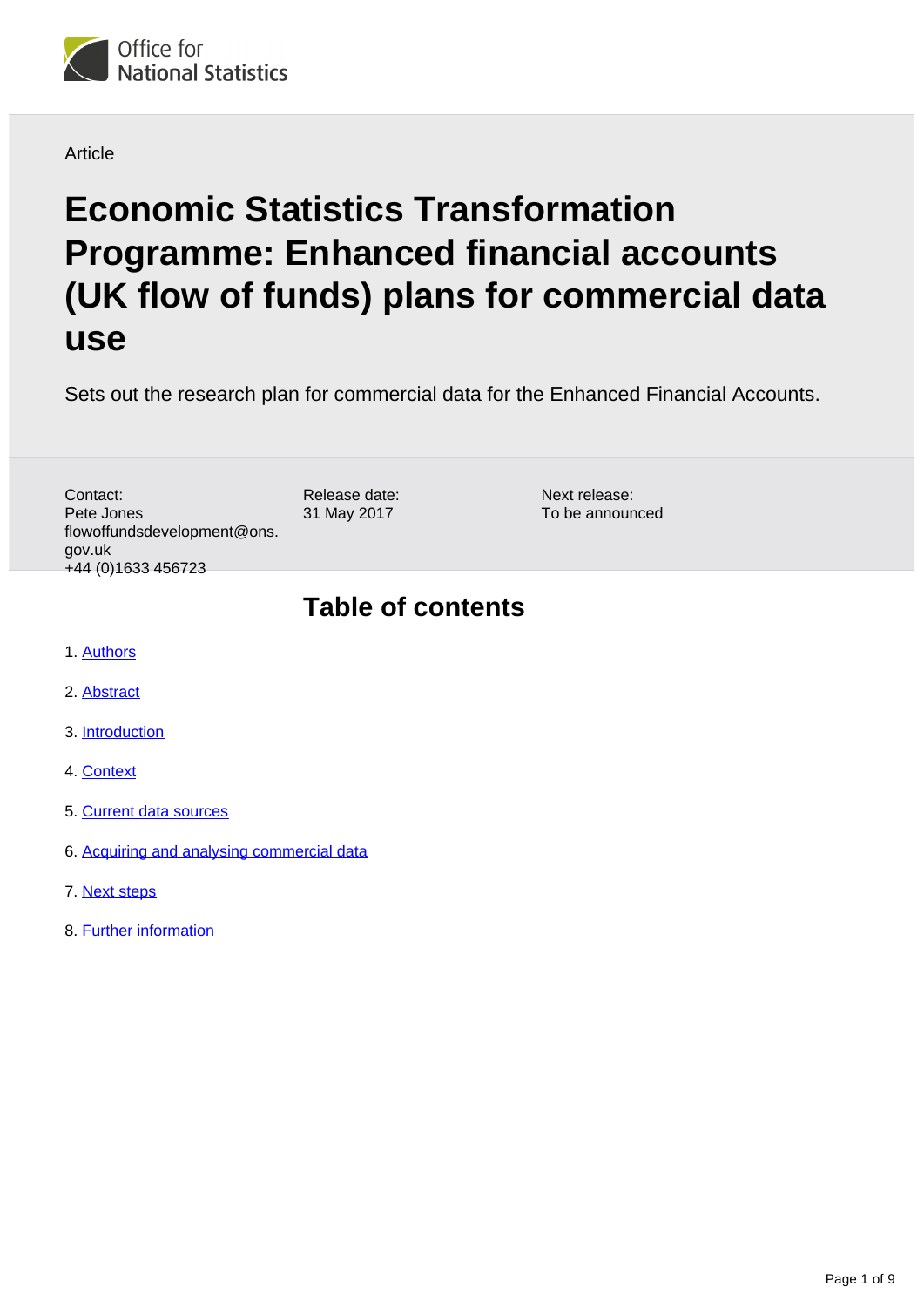# <span id="page-1-0"></span>**1 . Authors**

David Summers and Pete Jones.

# <span id="page-1-1"></span>**2 . Abstract**

The 2008 economic slowdown highlighted the need for high quality statistics measuring the current state of the UK economy and the build-up of risk across different sectors.

Office for National Statistics (ONS), in partnership with the Bank of England, is undertaking the Enhanced Financial Accounts (EFA) Initiative, which seeks to improve the quality, coverage and granularity of the UK's Financial Accounts. Part of this development involves the acquisition, interrogation and ultimately implementation of new data sources to meet the aims set out by users across government, industry and further afield.

This paper sets out the progress we have made in acquiring data from commercial sources that can provide new insights into the state of the economy.

# <span id="page-1-2"></span>**3 . Introduction**

We have ambitious plans to transform our economic statistics over the coming years, informed by our Economic Statistics and Analysis Strategy and with the aim of increasing the robustness and quality of UK economic statistics. Working in partnership with the Bank of England, one main element of our transformation work is the development of Enhanced Financial Accounts (EFA) – in particular [more detailed "Flow of Funds" statistics](https://www.ons.gov.uk/economy/nationalaccounts/uksectoraccounts/articles/economicstatisticstransformationprogramme/developingtheenhancedfinancialaccountsukflowoffunds) – to meet evolving user needs.

Some of the main aims of the EFA programme of work are to improve the quality, coverage and granularity of financial statistics and a possible avenue for these improvements is through the use of commercial data. The benefits of commercial data over traditional surveys are numerous. Data can be obtained in a far more timely manner and has the potential for more granularity. Obtaining data from a single source, rather than multiple respondents to surveys also further ensures that the same definitions are being applied across a common subject, leading to higher quality.

This article provides an update on recent progress made in this area and the short term plans for the use of this data. A follow-up article will be published in approximately 6 months, presenting experimental statistics and providing an update on how this work is progressing.

### <span id="page-1-3"></span>**4 . Context**

The commercial data that we are in the process of acquiring includes information in relation to:

- i) loans, credit and other forms of borrowing
- ii) the issuance and ownership of debt securities and equity

The matrix shown in Figure 1 highlights, by sector and transaction, the areas of the economy this commercial data exercise will provide information on.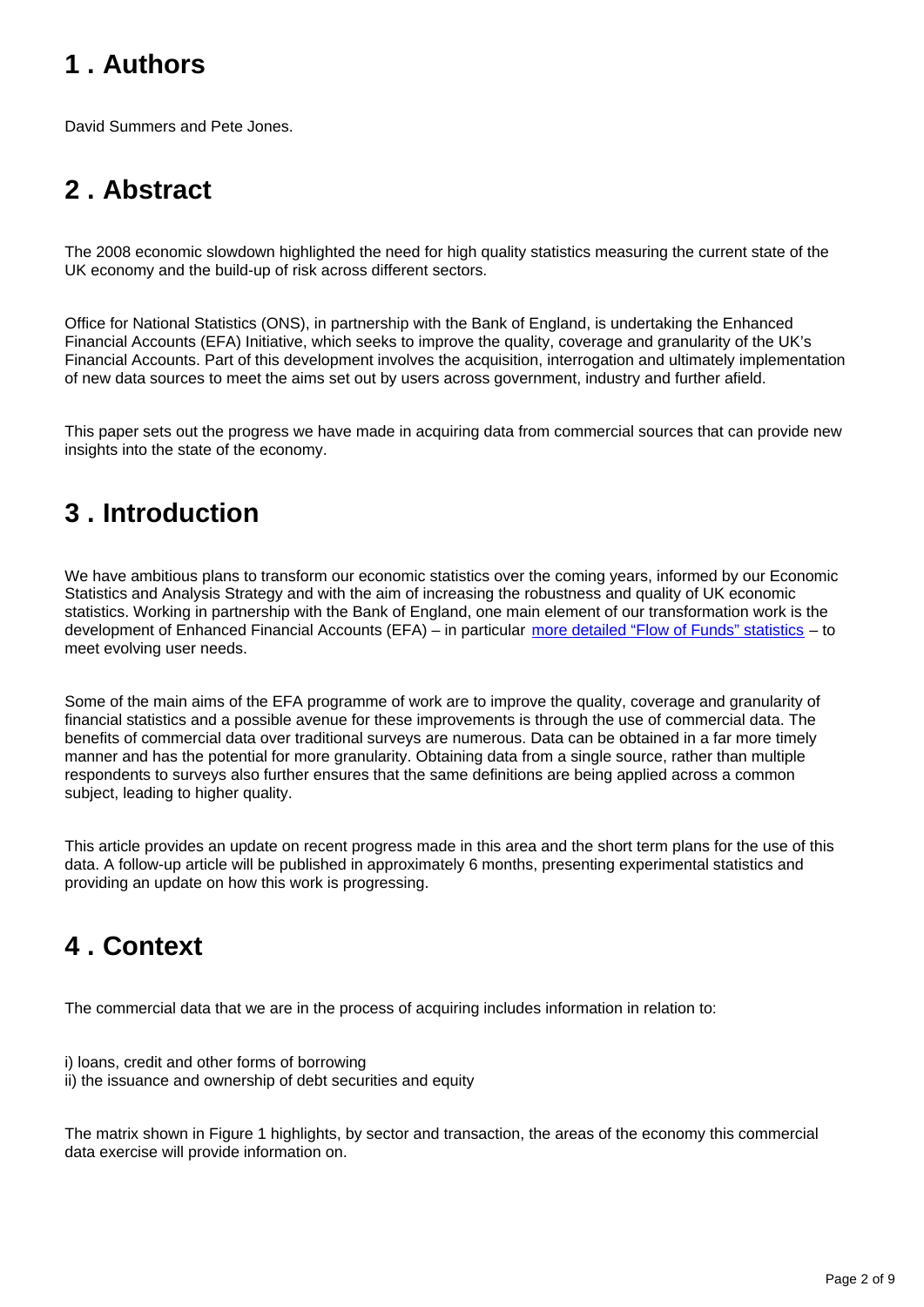#### **Figure 1: Coverage of the commercial data**



Work is currently being undertaken to develop a more granular breakdown of the institutional sectors listed above. An [article](https://www.ons.gov.uk/economy/nationalaccounts/uksectoraccounts/articles/economicstatisticstransformationprogramme/enhancedfinancialaccountsukflowoffundsimprovingtheeconomicsectorbreakdown) has been published providing proposals in this area.

### <span id="page-2-0"></span>**5 . Current data sources**

Current data on lending is compiled from a variety of sources. The main source for lending by banks, building societies and a small number of other financial institutions is the Bank of England, while data on lending by other institutions is varied, with surveys often used alongside other administrative data sources. In line with European requirements, statistics are produced on short-term loans (debt with an original maturity of one year or less) and long term loans (lasting over one year), with the long-term element split further, identifying loans secured on dwellings, direct investment and financial leasing.

Data relating to the issuance and ownership of securities is currently sourced from a number of different areas. These include sources such as the London Stock Exchange, company registrars and the Bank of England, as well as via ONS surveys. Statistics are produced covering long term debt securities (lasting over one year) and short term debt securities (debt with an original maturity of one year or less). These include, for example, bonds, gilts and commercial paper. We also produce statistics on listed and unlisted shares as well as other equity. Listed shares are a financial instrument that is traded through an exchange, such as the London Stock Exchange whereas unlisted shares are not traded through an exchange.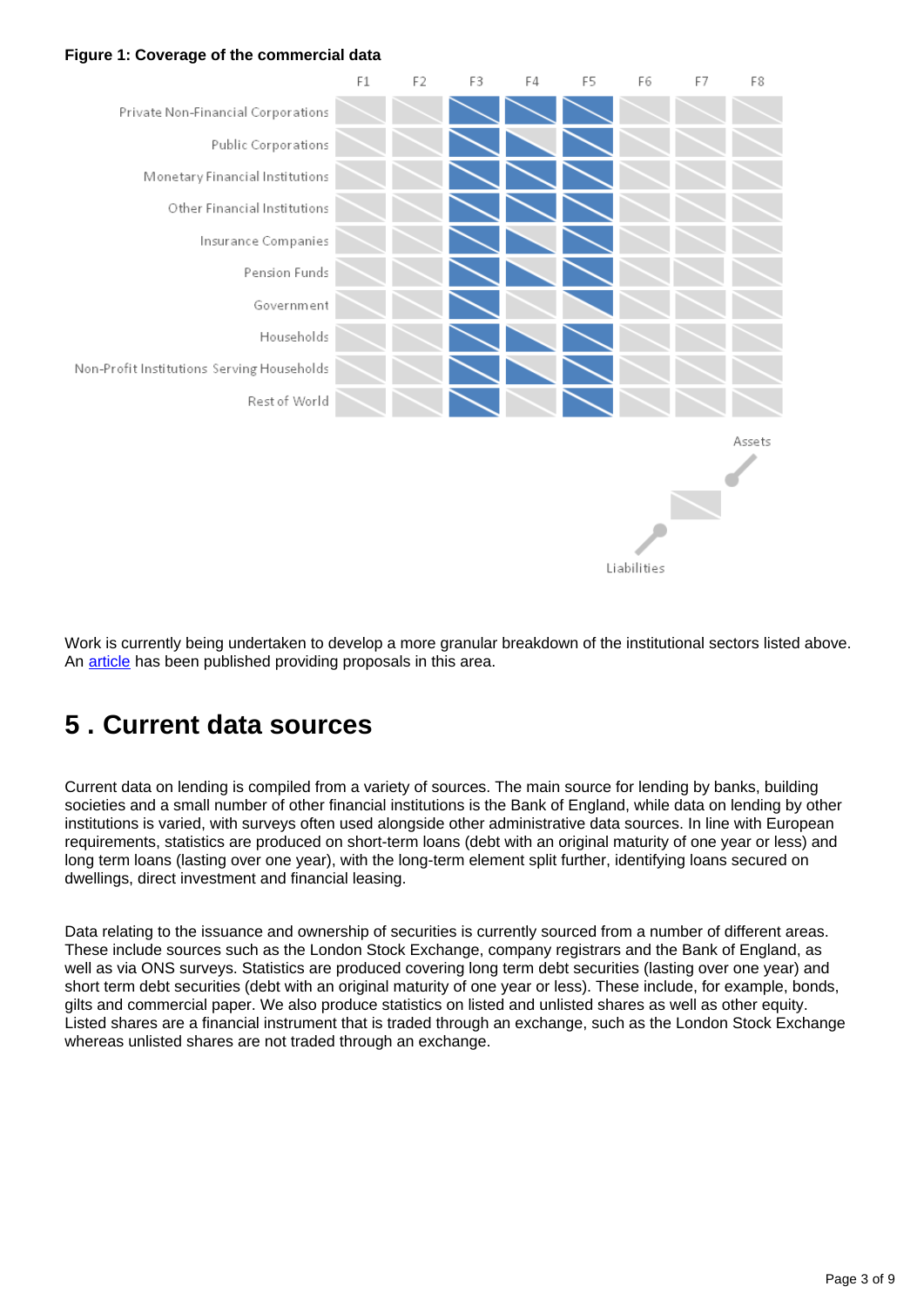# <span id="page-3-0"></span>**6 . Acquiring and analysing commercial data**

For many years, we have produced a wide range of economic, social and population statistics. Data are collected in a variety of formats, including surveys sent to individuals, businesses and other organisations. However, surveys are costly both to us and businesses and are slow at responding to evolving user needs. To address this, we are looking at using alternative data sources on a far greater scale. Administrative data sources from other government departments are being obtained, investigated and implemented into the production of all statistics, but commercial data are a relatively as yet untapped source.

A market engagement event was held in August 2016 in which we presented the vision of the Enhanced Financial Accounts (EFA) initiative and announced its intention to work increasingly with commercial companies. This was followed by detailed discussions with companies on a one to one basis, which allowed us to build up relationships with data providers whilst gaining a greater understanding of the breadth of data and services available.

From there, the data requirements were refined and underpinned the tender exercise which we hope, will ultimately lead to the delivery of a new rich and granular dataset.

The next step will be to work with the data providers to analyse the data acquired and start the process of investigating the usability and suitability of the data to enhance the UK's financial account. The intention is to initially map data against previously published statistics or other data sources, investigating emerging trends or variances with the aim of starting to produce experimental flow of funds matrices with these new data.

With this in mind we have attempted to cover the important questions we wish to answer below. These questions will underpin our analysis and evaluation of the commercial data, which we intend to publish in the latter part of 2017.

#### **1. Are the data gained from commercial sources any better than those sourced from surveys?**

**Applies to:**

Loans, Debt Securities and Equity

#### **Approach:**

The first question we need to address is what does "better" look like. Each data source will have its own strengths and weaknesses. Some of the sources will be more granular in nature and allow a lot more flexibility in the types of analyses we can carry out. Other commercial sources may offer a far greater coverage than surveys, which will be constrained by sampling. Alternatively, the commercial data may offer better quality or timeliness than ONS survey data can. An initial assessment of the strengths and weaknesses of each data source has taken place as part of the procurement exercise but further analysis of the successful bidders' submissions will take place when acquire the data. These further analyses will be at the heart of the initial work we will carry out while assessing the quality of the data.

#### **Desired outcome:**

Data sources that deliver a product which is a marked improvement in terms of granularity, coverage and quality, when compared to the traditional survey option.

The potential for cost savings will also be considered a benefit.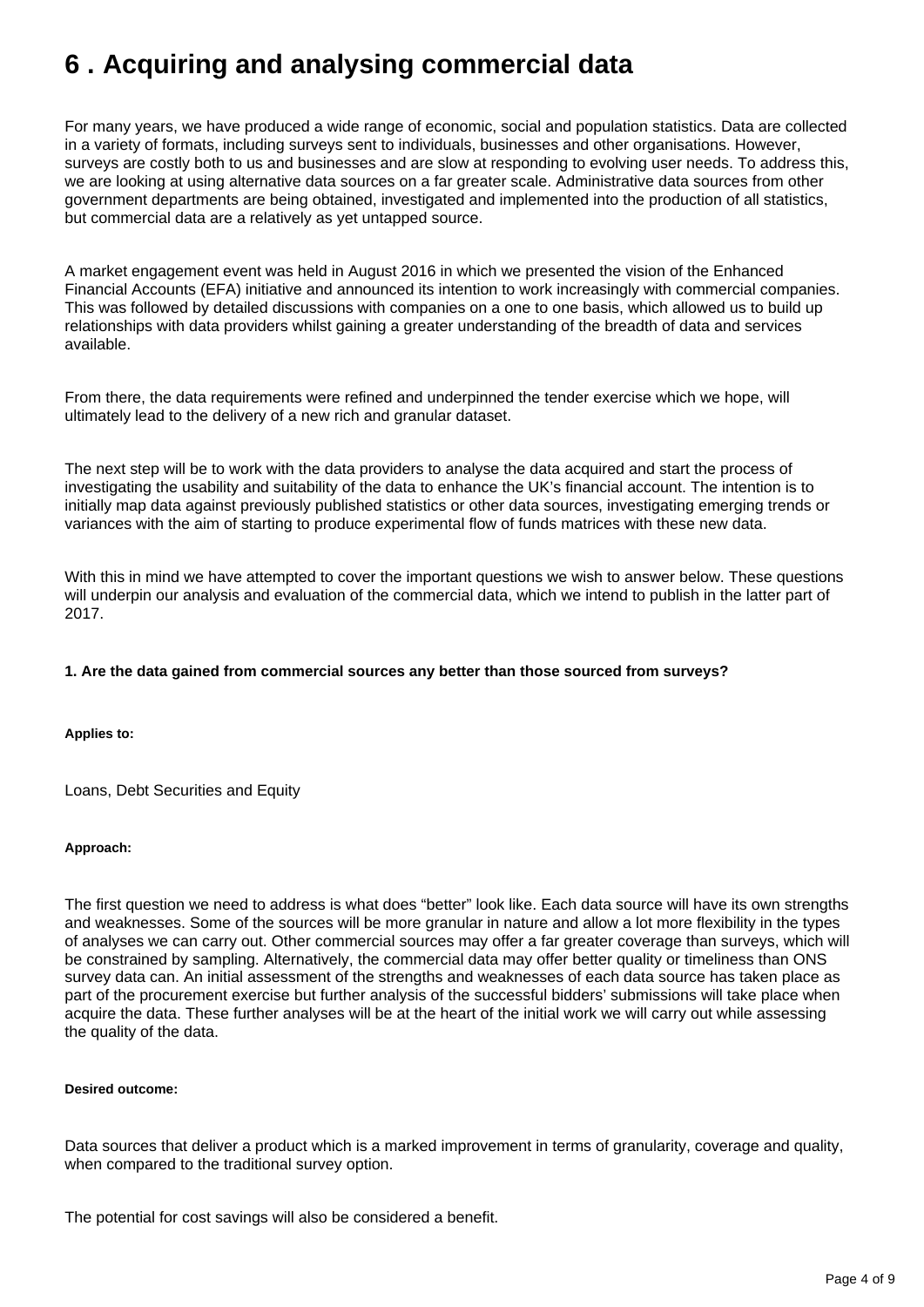#### **2. Are there gaps in the commercial data and if so, how would you propose to get an alternative data source?**

#### **Applies to:**

Loans, Debt Securities and Equity

#### **Approach:**

The European System of Accounts (ESA 2010) framework sets out the structure with which financial statistics must be compiled to ensure international comparability. However the EFA proposals will look to provide further granularity to meet the needs of our varied stakeholders. It is already known that the commercial data available will not be a "silver bullet", but rather it will be used alongside current and other new sources.

Gaps will be identified through understanding the data being used and its coverage and from knowledge picked up through previous reviews of financial statistics. Administrative and regulatory data, as well as ONS surveys, will all be used alongside commercial data to complete the picture.

#### **Desired outcome:**

A comprehensive matrix which will highlight areas of concern in terms of coverage which ONS can then investigate further with alternative data sources.

#### **3. Will you be looking to make comparisons against current data sources?**

#### **Applies to:**

Loans, Debt Securities and Equity

#### **Approach:**

Commercial data will be 'mapped' to the ESA2010 framework and experimental statistics produced based on it. This will be compared with any current statistics being produced.

Where feasible, this will be used to determine the quality of the commercial data. In some instances however, it is acknowledged that current data sources have some deficiencies in quality. In these scenarios, accompanying information and metadata linked to the commercial data will indicate the quality of the new (experimental) estimates. This will be done using ONS's quality assurance toolkit.

#### **Desired outcome:**

A good outcome from these investigations will show that either:

- the quality of existing data sources is proven, with commercial data adding further depth and insight or
- commercial data can replace existing data sources due to its better quality.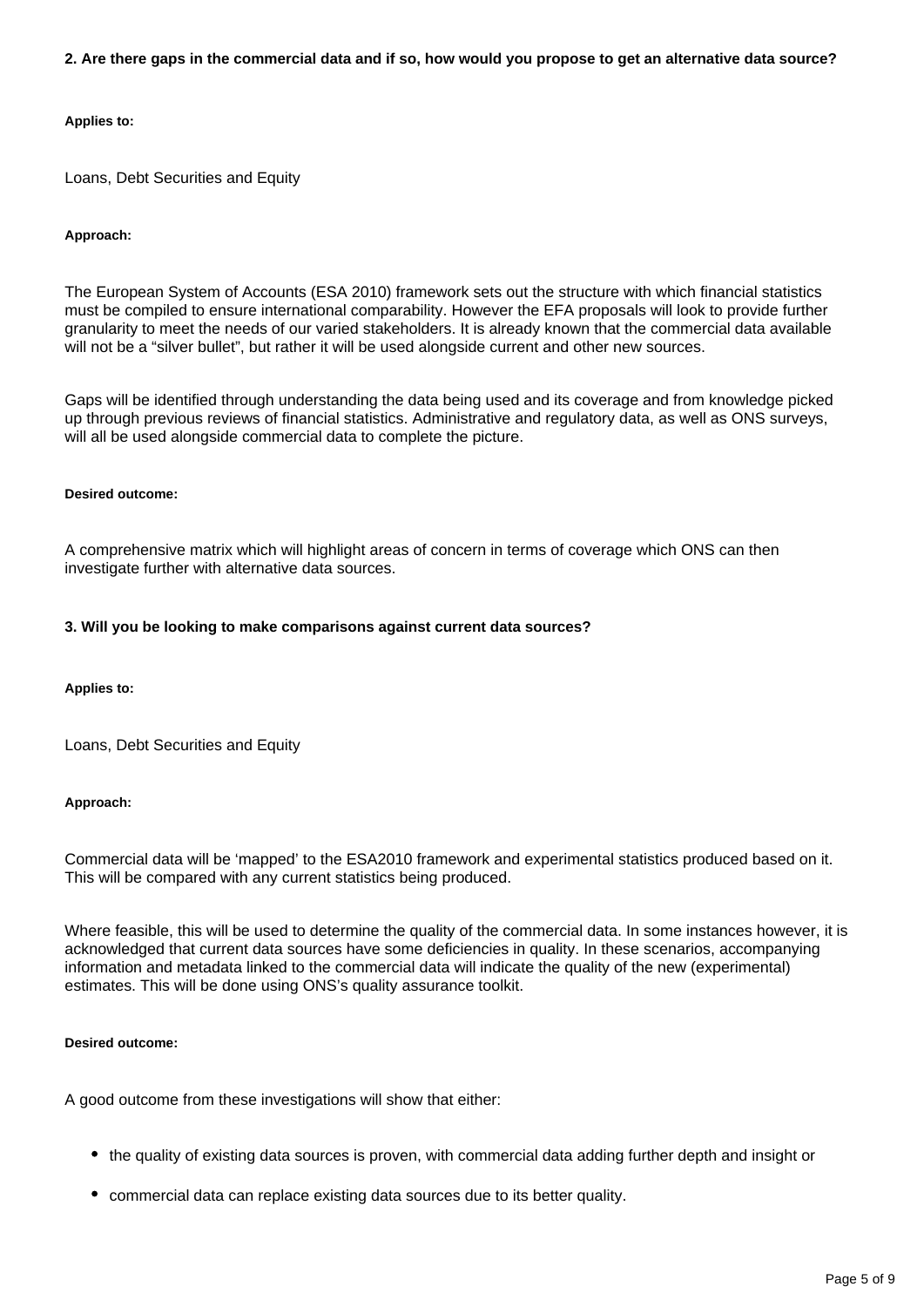It is fully acknowledged that it is likely to be a combination of the above for different uses of the data.

#### **4. Could you tell me if you are going to be looking at investigating the make-up of different ownership types within equities floated on different markets such as AIM, FTSE etc?**

**Applies to:**

Debt Securities and Equity

#### **Approach:**

Due to the granular level of the data, covering the entire equity market should enable us to gain a far greater understanding of the ownership make up of companies. This would include previously under examined entities such as the AIM market companies for example. We will look to utilise the market of issue information for individual equities to assign the relevant ownership breakdown to different markets. These data are not currently available to us.

#### **Desired outcome:**

There is an opportunity for commercial data to provide benefits beyond the core EFA aims.

A benefit of the EFA initiative is that access to more granular data will enable us to provide more informed economic statistics.

In terms of ownership of UK shares within different markets specifically, we are aware of the external interest in this area and we are very hopeful that these breakdowns would be available through the commercial data sources.

#### **5. How will you find out about securities on overseas markets?**

#### **Applies to:**

Debt Securities and Equity

#### **Approach:**

When securities data was first collected for the national accounts the vast majority of the UK's interest was centered on the London Stock Exchange (LSE) itself and it was these data that we were primarily interested in. By not limiting ourselves to data providers who are associated with the LSE only and looking at working with providers with a more global outlook we hope to improve our coverage of this element of the securities market.

#### **Desired outcome:**

The desired outcome would be to have comprehensive coverage of the UK's activities in the securities market, regardless of market of issue.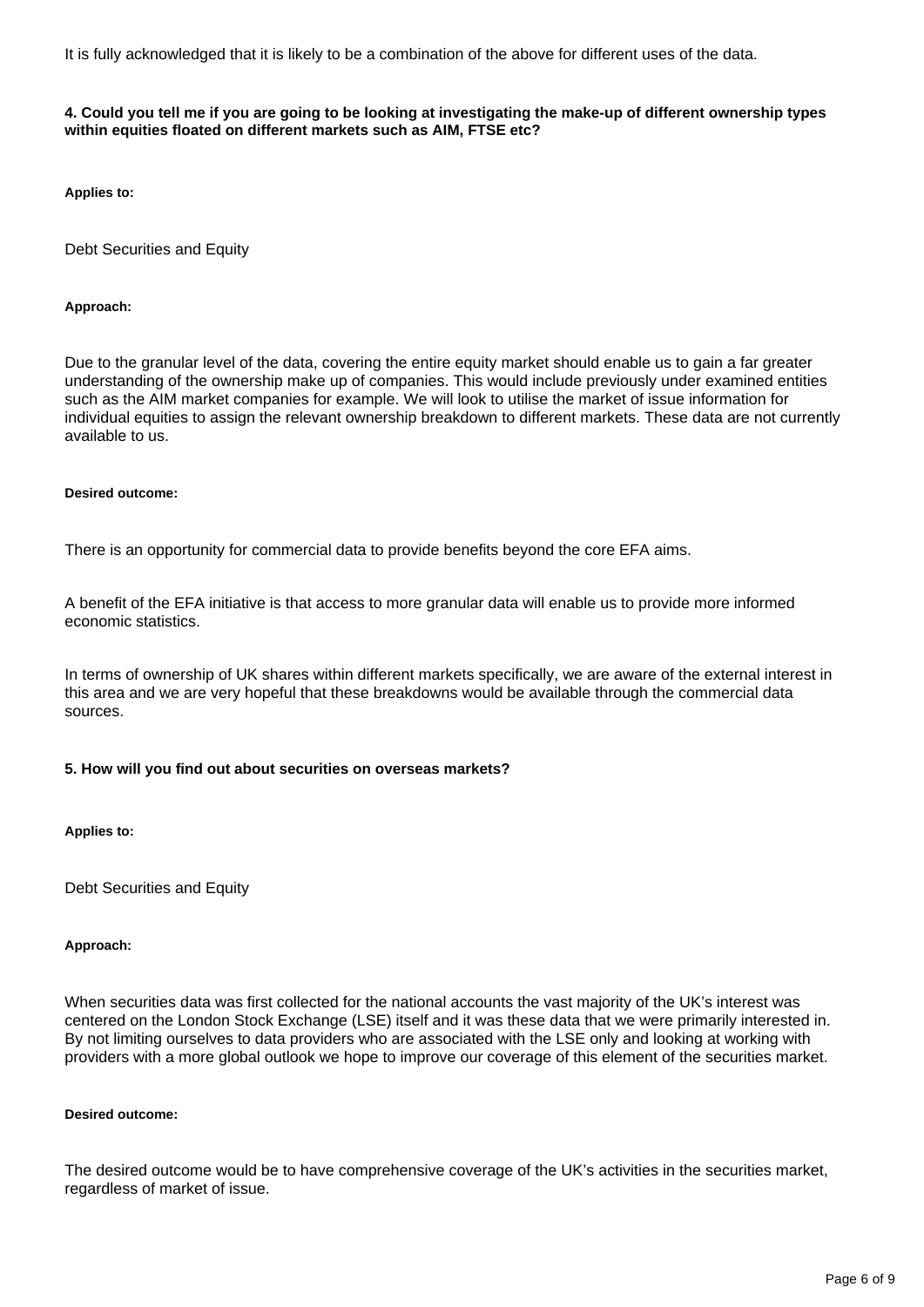**6. How are you looking to improve data on lending by using commercial data?**

#### **Applies to:**

Loans

#### **Approach:**

Lending data by banks is currently of good quality due to our ongoing working relationship with the Bank of England.

Lending by other financial institutions is where we see more scope for improvement due to the current reliance on surveys.

On both sides, we intend to look at adding a further level of detail that couldn't be obtained via current means.

We have a number of areas of interest including breaking down the types of lending undertaken in greater detail, identifying the levels of unsecured lending and possibly introducing a geographical element to the analysis by looking at borrowing by region.

#### **Desired outcome:**

The desired outcome is that more detailed statistics on lending can be produced by using a combination of commercial data and other sources.

#### **7. Are there any other benefits of using commercial data you hope to be able to prove? Conversely, what risks are associated with the use of commercial data?**

#### **Applies to:**

Loans, Debt Securities and Equity

#### **Approach:**

The expectation is that commercial data can be provided in a timelier manner than other ONS data sources, however working with commercial companies to design the service provided will prove this.

Commercial data represents a potential improvement over surveys as a more complete set of statistics can be produced in a quicker fashion, leading to fewer revisions. The quality of data should also prove to be greater than that of surveys due to its potentially wider coverage. This will be investigated.

Surveys can rely on the interpretation of those completing them, which can lead to potential bias. In the long run, there is also an expectation that the costs (both to ONS and business) will be reduced, though this will not be fully researchable at this time.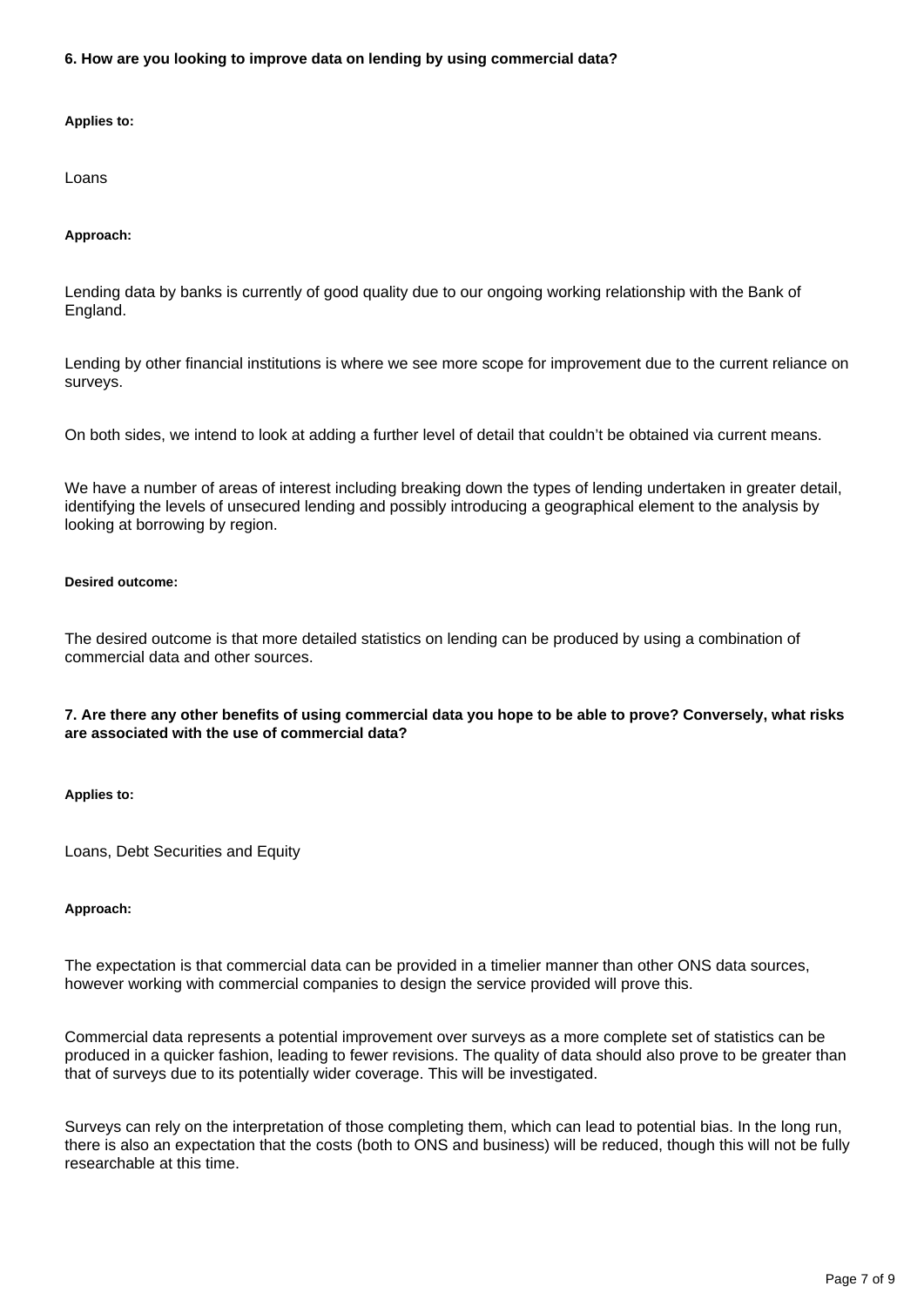The risk to using commercially sourced data lies in terms of control. This will be a time of change for ONS and although we embrace it, there will undoubtedly be some moments of uncertainty as we step firmly out of our comfort zone. ONS has always prided itself on the quality of its data outputs, and the outsourcing of the initial collection and validation process is something that we will need to monitor. Another risk lies in the fact that the data has not been collected for statistical purposes which will mean we may need to adapt our method to make best use of it.

#### **Desired outcome:**

We will know the risks and benefits, have a clear view on where the commercial data can be best utilised and inform our final decisions on using commercial data.

### <span id="page-7-0"></span>**7 . Next steps**

We will spend the next few months working with commercial data providers to bring in the data and complete an assessment of how it can be used. By answering the questions raised in this paper and considering other factors regarding implementation, a decision will be made as to how this data could be integrated, alongside surveys, regulatory data and administrative data, into the financial accounts. We will report back with these findings later in the year.

It is important to us that we consider user needs when evaluating the data. We therefore seek user input on our research plans via flowoffundsdevelopment@ons.gov.uk.

### <span id="page-7-1"></span>**8 . Further information**

[Flow of Funds archived background information](http://webarchive.nationalarchives.gov.uk/20160105160709/http:/www.ons.gov.uk/ons/guide-method/method-quality/specific/economy/national-accounts/changes-to-national-accounts/flow-of-funds--fof-/index.html)

27 April 2017 article – [Economic Statistics Transformation Programme: Enhanced financial accounts \(UK flow of](https://www.ons.gov.uk/economy/nationalaccounts/uksectoraccounts/articles/economicstatisticstransformationprogramme/enhancedfinancialaccountsukflowoffundsemployeestockoptions)  [funds\) employee stock options](https://www.ons.gov.uk/economy/nationalaccounts/uksectoraccounts/articles/economicstatisticstransformationprogramme/enhancedfinancialaccountsukflowoffundsemployeestockoptions)

29 March 2017 article – E[conomic Statistics Transformation Programme: Enhanced financial accounts \(UK flow](https://www.ons.gov.uk/economy/nationalaccounts/uksectoraccounts/articles/economicstatisticstransformationprogramme/enhancedfinancialaccountsukflowoffundsgovernmenttablesforthespecialdatadisseminationstandardsplussdds)  [of funds\) Government tables for the special data dissemination standards plus \(SDDS plus\)](https://www.ons.gov.uk/economy/nationalaccounts/uksectoraccounts/articles/economicstatisticstransformationprogramme/enhancedfinancialaccountsukflowoffundsgovernmenttablesforthespecialdatadisseminationstandardsplussdds)

30 January 2017 article – The UK Enhanced Financial Accounts: changes to defined contribution pension fund [estimates in the national accounts; part 2 – the data](https://www.ons.gov.uk/economy/nationalaccounts/uksectoraccounts/methodologies/theukenhancedfinancialaccountschangestodefinedcontributionpensionfundestimatesinthenationalaccountspart2thedata)

16 January 2017 article – The UK Enhanced Financial Accounts: changes to defined contribution pension fund [estimates in the national accounts; part 1 – the methodology](https://www.ons.gov.uk/economy/nationalaccounts/uksectoraccounts/methodologies/theukenhancedfinancialaccountschangestodefinedcontributionpensionfundestimatesinthenationalaccountspart1themethods)

8 August 2016 article – [Economic Statistics Transformation Programme: UK flow of funds experimental balance](https://www.ons.gov.uk/economy/nationalaccounts/uksectoraccounts/articles/economicstatisticstransformationprogramme/ukflowoffundsexperimentalbalancesheetstatistics1997to2015)  [sheet statistics, 1997 to 2015](https://www.ons.gov.uk/economy/nationalaccounts/uksectoraccounts/articles/economicstatisticstransformationprogramme/ukflowoffundsexperimentalbalancesheetstatistics1997to2015)

14 July 2016 article – [Economic Statistics Transformation Programme: Flow of funds - the international context](https://www.ons.gov.uk/economy/nationalaccounts/uksectoraccounts/articles/economicstatisticstransformationprogramme/flowoffundstheinternationalcontext)

14 July 2016 article – [Economic Statistics Transformation Programme: Developing the enhanced financial](https://www.ons.gov.uk/economy/nationalaccounts/uksectoraccounts/articles/economicstatisticstransformationprogramme/developingtheenhancedfinancialaccountsukflowoffunds)  [accounts \(UK Flow of Funds\)](https://www.ons.gov.uk/economy/nationalaccounts/uksectoraccounts/articles/economicstatisticstransformationprogramme/developingtheenhancedfinancialaccountsukflowoffunds)

10 March 2016 article – [Identifying sectoral interconnectedness in the UK economy](http://www.ons.gov.uk/economy/nationalaccounts/uksectoraccounts/articles/nationalaccountsarticlestheukflowoffundsproject/identifyingsectoralinterconnectednessintheukeconomy)